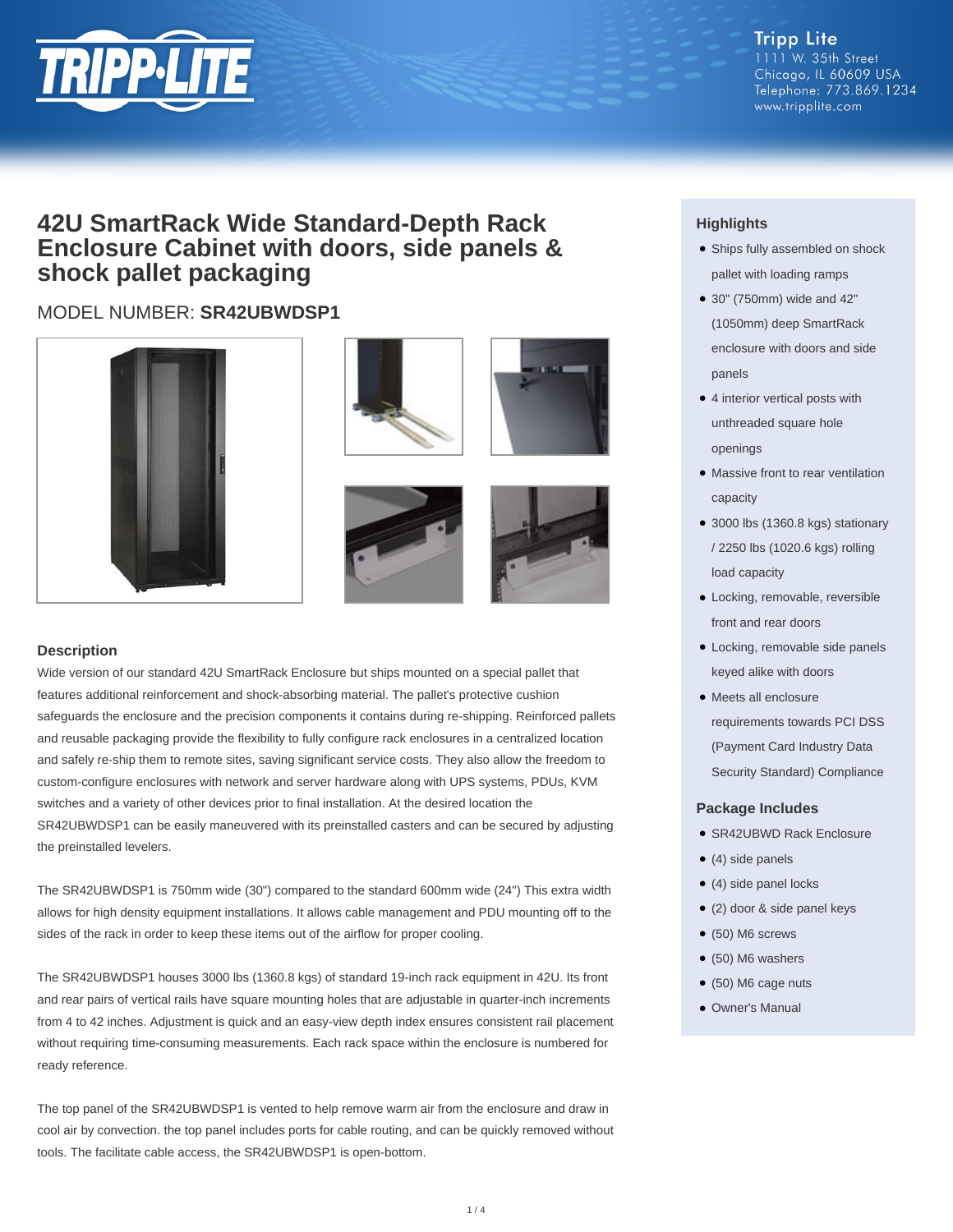

**Tripp Lite** 1111 W. 35th Street Chicago, IL 60609 USA Telephone: 773.869.1234 www.tripplite.com

All components of the SR42UBWDSP1 are grounded to the enclosure frame. Front and rear threaded grounding points are provided for connection to the facility earth ground. The removable front and rear doors feature quick-release ground wires.

The SR42UBWDSP1 comes with a 5-year product warranty. As part of the SmartRack family it is compatible with Tripp Lite's extensive range of rackmount accessories, enabling you to customize your solution to meet any requirements.

#### **Features**

- This special version of Tripp Lite's SR42UBWD SmartRack Enclosure ships mounted on a "shock pallet" that features additional reinforcement and shock-absorbing material for safe loading and reshipping
- Heavy-duty ramps (included) allow enclosure to be rolled on and off the pallet during configuration
- Shipping Capacity: shock-pallet supports up to 1250 lbs (566.9 kgs) (281 lbs (127.5 kgs) SmartRack Enclosure weight + up to 969 lbs (439.5 kgs) of additional equipment), enabling safe loading and reshipping
- Final Installation Capacity: SmartRack Enclosure supports up to 3000 lbs (1360.8 kgs) of equipment stationary and 2250 lbs (1020.6 kgs) rolling.
- Ships fully assembled for rapid deployment and roll into place on heavy-duty pre-installed casters. (Casters are removable)
- Front and rear sets of equipment mounting rails adjust in 1/4" increments. Adjustment is quick and convenient. The easy-view depth index ensures consistent rail placement without requiring timeconsuming measurements.
- Toolless accessory mounting rails (2 rails per enclosure) include slots for quick installation of compatible PDUs and vertical cable managers. Mounting slots are arranged in an industry-standard pattern compatible with a wide variety of accessories. Each rail can accommodate two vertical PDUs or cable managers side-by-side (four items per enclosure).
- Enclosure includes mounting hardware of 50 pieces of M6 cage nuts and 50 pieces of M6 screws.
- Textured powder coat finish for tough resistance to environmental concerns such as deployment in warehouses.
- Massive front to rear ventilation capacity. 65+% open space in door perforation pattern meets or exceeds server manufacturer requirements.
- Maximum usable internal depth of 37 inches (front to rear rail).
- Front door is locking, reversible and removable.
- Rear doors are locking and reversible. Split rear door design reduces clearance requirements for service entry allowing the enclosure to be placed closer to a wall.
- Locking removable side panels are 'half size' to make them smaller and lighter improving ease of installation and servicing. Two side panels per side (4 panels total). Side panels are keyed alike to the front and rear doors.
- Built in baying tabs allow enclosures to be combined securely in rows. Center-to-center width can be set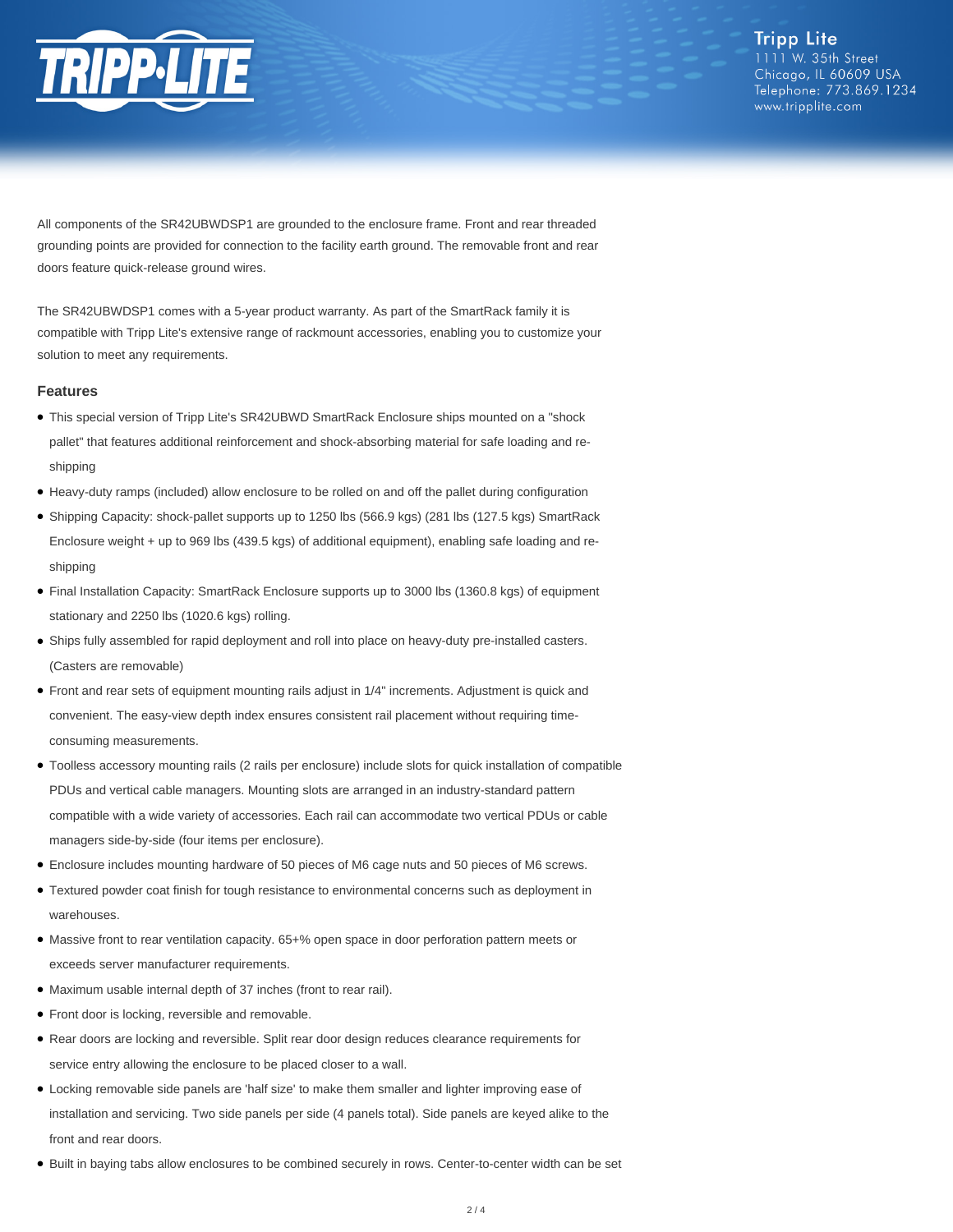

at 750mm or 30" to match standard data center floor tiles.

- Leveling feet extend to allow enclosure to be positioned on uneven floors. Levelers are removable.
- Compact design allows the enclosure to roll through standard height commercial doorways.
- Convenient grounding system. All components are grounded to the enclosure frame which includes multiple connections for facility ground. Front and rear doors include quick-release ground wires.
- Open bottom for cable access.
- Top panel has generous cable access holes. Panel can be removed toollessly in seconds without having to disconnect cables first.
- Included stabilizing brackets are used for shipment and can be reattached at the bottom of the enclosure frame on the inside or outside of the rack.
- Meets all enclosure requirements towards PCI DSS (Payment Card Industry Data Security Standard) **Compliance**
- Compatibility with airflow optimization accessories as well as cable management accessories.

# **Specifications**

| <b>OVERVIEW</b>                 |                                          |
|---------------------------------|------------------------------------------|
| <b>UPC Code</b>                 | 037332175373                             |
| <b>Device Compatibility</b>     | Patch Panel; Network Switch; UPS; Server |
| Rack Type                       | Enclosure                                |
| <b>PHYSICAL</b>                 |                                          |
| Color                           | <b>Black</b>                             |
| Factory Preset Rack Depth (in.) | 27.75                                    |
| Factory Preset Rack Depth (cm)  | 70.5                                     |
| Factory Preset Rack Depth (mm)  | 705                                      |
| Maximum Device Depth (cm)       | 93.98                                    |
| Maximum Device Depth (in.)      | 37                                       |
| Maximum Device Depth (mm)       | 940                                      |
| Minimum Device Depth (cm)       | 10.16                                    |
| Minimum Device Depth (in.)      | 4                                        |
| Minimum Device Depth (mm)       | 102                                      |
| Rack Height                     | 42U                                      |
| Shipping Dimensions (hwd / cm)  | 213.36 x 114.30 x 80.01                  |
| Shipping Dimensions (hwd / in.) | 84.00 x 45.00 x 31.50                    |
| Shipping Weight (kg)            | 176.67                                   |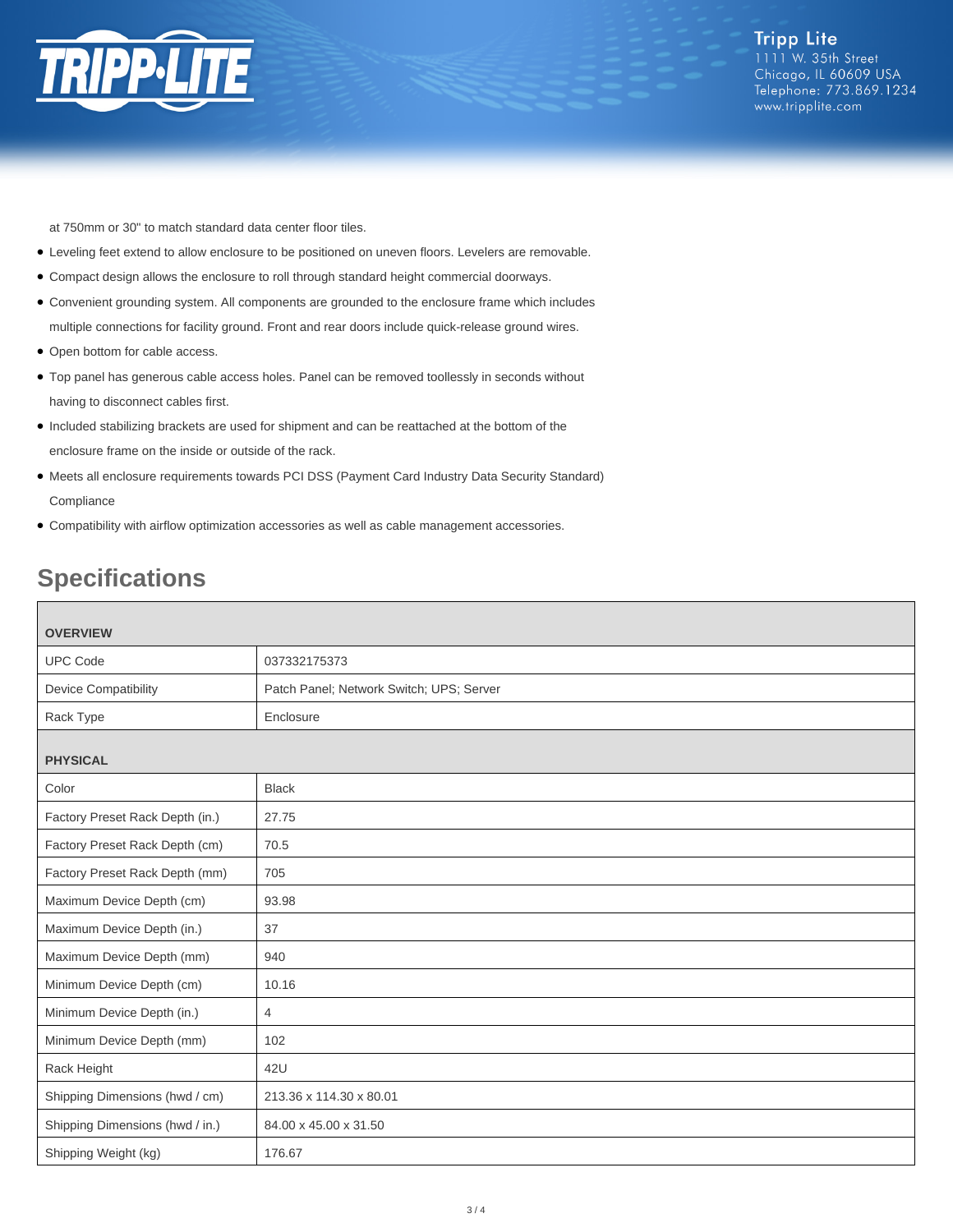

Tripp Lite<br>1111 W. 35th Street Chicago, IL 60609 USA Telephone: 773.869.1234 www.tripplite.com

| Shipping Weight (lbs.)                        | 389.50                                    |  |
|-----------------------------------------------|-------------------------------------------|--|
| Unit Dimensions (hwd / cm)                    | 199.39 x 75.01 x 109.22                   |  |
| Unit Dimensions (hwd / in.)                   | 78.5 x 29.53 x 43                         |  |
| Unit Weight (kg)                              | 142.88                                    |  |
| Unit Weight (lbs.)                            | 315                                       |  |
| Weight Capacity - Rolling (kg)                | 1,021                                     |  |
| Weight Capacity - Rolling (lbs.)              | 2250                                      |  |
| Weight Capacity - Stationary (kg)             | 1,361                                     |  |
| Weight Capacity - Stationary (lbs.)           | 3000                                      |  |
| Rack Depth                                    | Standard                                  |  |
| Number of Vertical Mounting Rails             | $\overline{4}$                            |  |
|                                               |                                           |  |
| <b>SPECIAL FEATURES</b>                       |                                           |  |
| Grounding Lug                                 | Front and rear door frames                |  |
| <b>Built-in Cable Management</b>              | Yes                                       |  |
| Extra Wide                                    | Yes                                       |  |
|                                               |                                           |  |
| <b>STANDARDS &amp; COMPLIANCE</b>             |                                           |  |
| Certifications                                | UL60950; RoHS; CE; IP20 Protection Rating |  |
| Approvals                                     | EIA/ECA-310-E                             |  |
|                                               |                                           |  |
| <b>WARRANTY</b>                               |                                           |  |
| <b>Product Warranty Period</b><br>(Worldwide) | 5-year limited warranty                   |  |
|                                               |                                           |  |

© 2021 Tripp Lite. All rights reserved. All product and company names are trademarks or registered trademarks of their respective holders. Use of them does not imply any affiliation with or endorsement by them. Tripp Lite has a policy of continuous improvement. Specifications are subject to change without notice. Tripp Lite uses primary and third-party agencies to test its products for compliance with standards. See a list of Tripp Lite's testing agencies: <https://www.tripplite.com/products/product-certification-agencies>